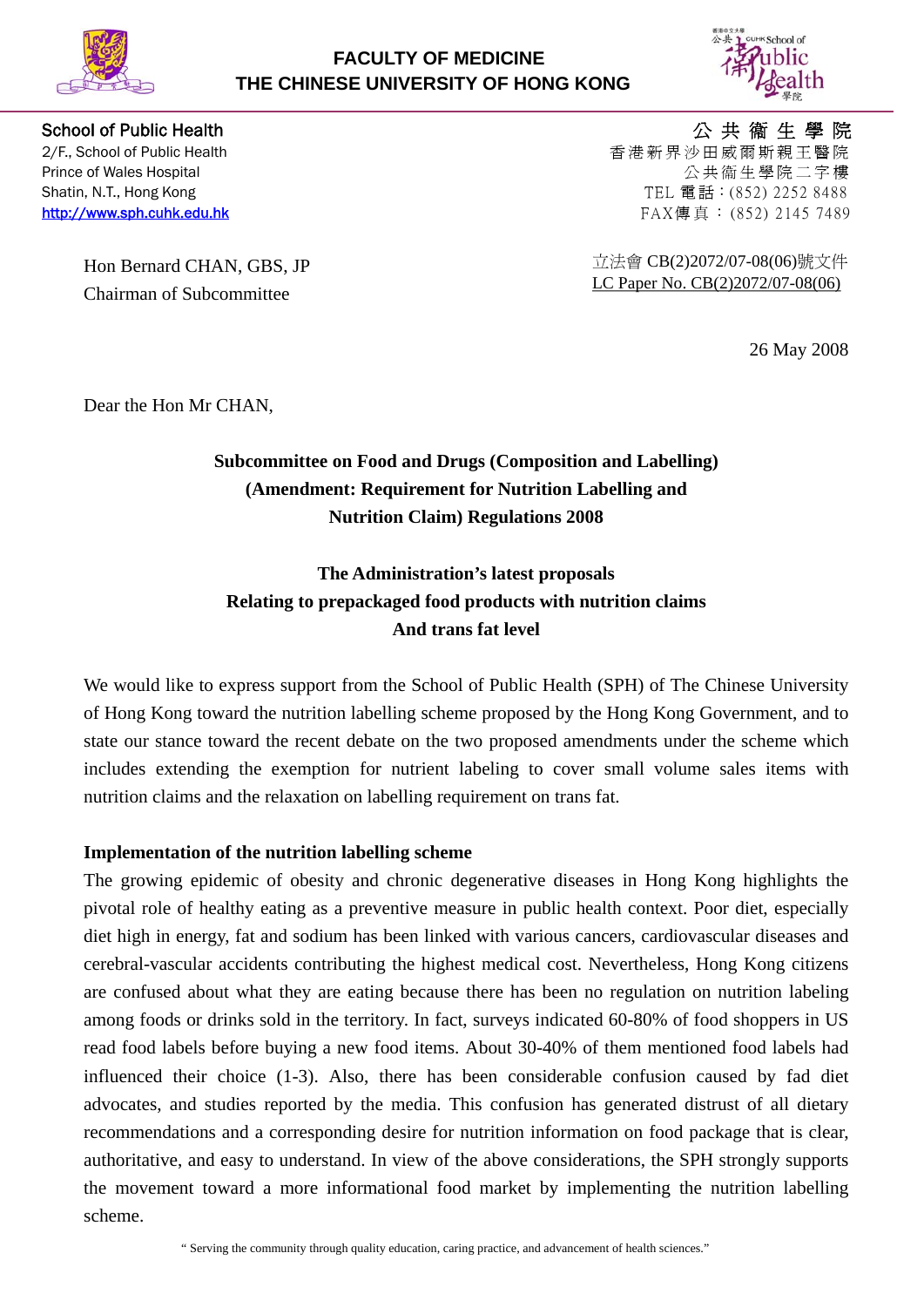

## **FACULTY OF MEDICINE THE CHINESE UNIVERSITY OF HONG KONG**



School of Public Health **And The Control of Public Health** And The Control of The Control of Public Health And T 2/F., School of Public Health 香港新界沙田威爾斯親王醫院 Prince of Wales Hospital **According to the Control** Control of Wales Hospital According to the Control Of the Control of the Control of the Control of the Control of the Control of the Control of the Control of the Contro Shatin, N.T., Hong Kong 252 8488 [http://www.sph.cuhk.edu.hk](http://www.sph.cuhk.edu.hk/) FAX傳真: (852) 2145 7489

#### **Exemption for nutrient labelling to cover small volume sales items with nutrition claims**

The Government has proposed the provision of small volume exemptions for nutrient labelling for products that sell less than 30,000 units per year. Debate was then raised to whether or not this exemption should also be granted to products that carry nutrition claims. Representatives from the traders deem that a drastic reduction of healthy product choices in the market will result if no exemption was granted to products with nutrition claim. The SPH holds a different perspective. Foods with nutrition claims could be misleading. One daily example is the searching for diabetic friendly foods. Products with low sugar nutrition claims are generally welcome by diabetics. However, one should bear in mind that other than sugar content there are also other important nutrients that affect the severity of the disease, with saturated fat being one obvious example. If nutrient labelling is not introduced with the nutrition claim made on the food package, there is no way to demonstrate whether the food matches the needs of the people choosing it. The exemption would also induce double standards that cause unnecessary confusion to lay consumers about "healthy food".

Traders have also argued about the infringement of Hong Kong's image as a vigorous free trade port upon the reduction of imported food products as a result of no exemption is granted to products with nutrition claims. However, the view of the SPH is that the initiative by the Government is a public health move toward a healthier Hong Kong. This alongside other public health initiatives protects the basic health needs of local citizens. The taxation on tobacco products in Hong Kong is an excellent example illustrating the need to balance public good and private choice. We would never preach smoking regardless of how much trading revenue it could generate!

#### **Labelling requirement on trans fat**

Recent interest in the health effects of trans fat has centered largely around potential adverse effects of trans fat on lipid risk factors for cardiovascular disease, including markers of enhanced inflammatory response (4-5). The labelling requirement of "0g" trans fat under the proposed scheme is set at less than 0.3 gram trans fat out of 100 gram food product. It has been challenged by the traders with American background because they are aware that the technical standard in US is different (i.e. 0.5 gram trans fat per serving of food product). A stricter requirement would eventually prohibit the import of related food products with trans fat label. However, with reference to the technical standards set by various countries, the standard proposed by the Government is found to be justifiable. Canadian standard set at 0.2g trans fat per food serving (6). Australia & New Zealand have their standard even stricter. They require food products with no detectable trans fat before they can assert "0g" trans fat on the package (7). Given the fact that over consumption of trans fat is a risk factor of cardiovascular disease, adhering to the lowest technical standard of labelling requirement would certainly be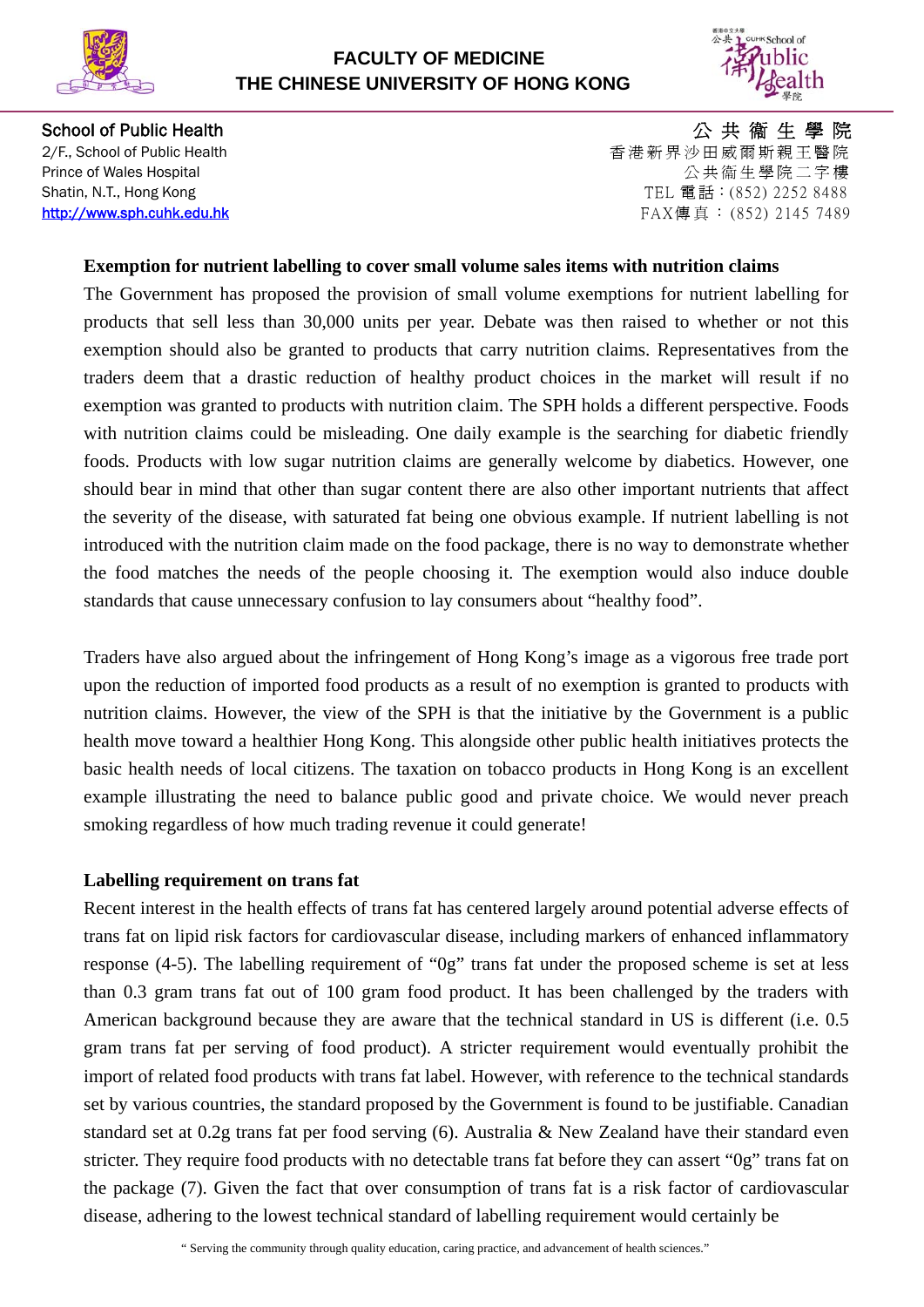



School of Public Health **Accord Accord Public Health** Accord Accord Accord Accord Accord Accord Accord Accord Acco 2/F., School of Public Health 香港新界沙田威爾斯親王醫院 Prince of Wales Hospital **According to the Control** Control of Wales Hospital According to the Control Of the Control of the Control of the Control of the Control of the Control of the Control of the Control of the Contro Shatin, N.T., Hong Kong 2007 (1998) 7 Decay of the US and TEL 電話: (852) 2252 8488 [http://www.sph.cuhk.edu.hk](http://www.sph.cuhk.edu.hk/) FAX傳真: (852) 2145 7489

beneficial to the general public. The SPH is thus supporting the Government to maintain to their original proposal on labelling requirement of trans fat.

### **Conclusion**

From a public health perspective, the nutrition labelling scheme provides the gateway to general public to know what they are eating. In order to strive for maximum health gain out of this initiative, **we support no exemption being granted to small volume sales items with nutrition claim; and the maintenance the technical standard of "0g" trans fat to the original proposed definition i.e. less than 0.3 gram trans fat in 100 gram of food product.** 

Yours sincerely

SEL GEAMS

Professor Sian Griffiths, OBE Director School of Public Health

" Serving the community through quality education, caring practice, and advancement of health sciences."